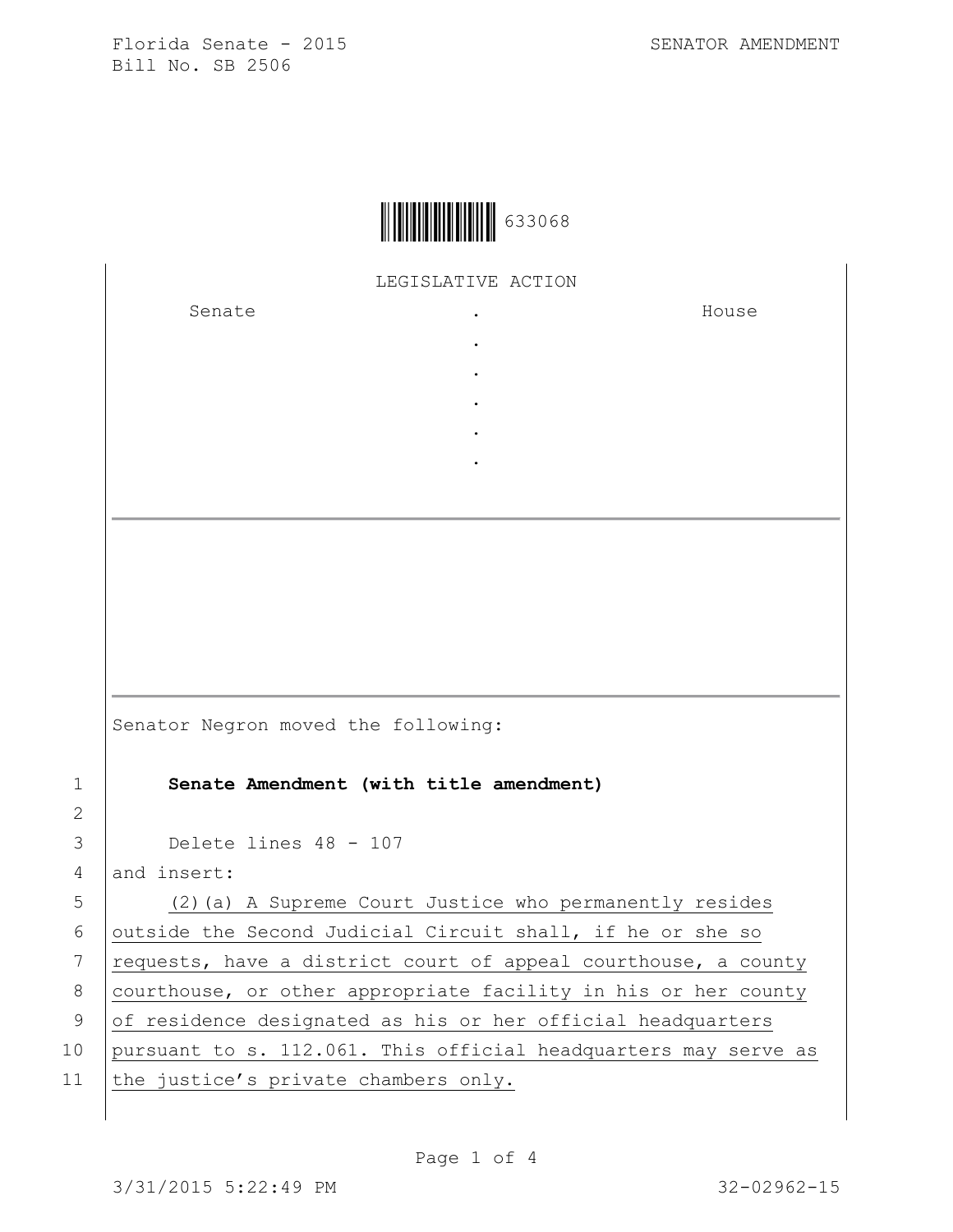| 12 | (b) A justice for whom an official headquarters is               |
|----|------------------------------------------------------------------|
| 13 | designated in his or her county of residence under this          |
| 14 | subsection is eligible for subsistence at a rate to be           |
| 15 | established by the Chief Justice for each day or partial day     |
| 16 | that the justice is at the headquarters of the Supreme Court for |
| 17 | the conduct of the business of the Court. In addition to the     |
| 18 | subsistence allowance, a justice is eligible for reimbursement   |
| 19 | for transportation expenses as provided in s. $112.061(7)$ , for |
| 20 | travel between the justice's official headquarters and the       |
| 21 | headquarters of the Court for the conduct of the business of the |
| 22 | Court.                                                           |
| 23 | (c) Payment of subsistence and reimbursement for                 |
| 24 | transportation expenses relating to travel between a justice's   |
| 25 | official headquarters and the headquarters of the Court shall be |
| 26 | made to the extent appropriated funds are available, as          |
| 27 | determined by the Chief Justice.                                 |
| 28 | (3) The Marshal of the Supreme Court and the Office of the       |
| 29 | State Courts Administrator shall coordinate with each affected   |
| 30 | justice and other state and local officials as necessary to      |
| 31 | implement paragraph (2)(a).                                      |
| 32 | (4) (a) This section does not require a county to provide        |
| 33 | space in a county courthouse for a justice. A county may enter   |
| 34 | into an agreement with the Supreme Court governing the use of    |
| 35 | space in a county courthouse.                                    |
| 36 | (b) The Supreme Court may not use state funds to lease           |
| 37 | space in a district court of appeal courthouse, county           |
| 38 | courthouse, or other facility to allow a justice to establish an |
| 39 | official headquarters pursuant to subsection (2).                |
| 40 | Section 2. Subsections $(3)$ , $(4)$ , and $(5)$ are added to    |
|    |                                                                  |

Page 2 of 4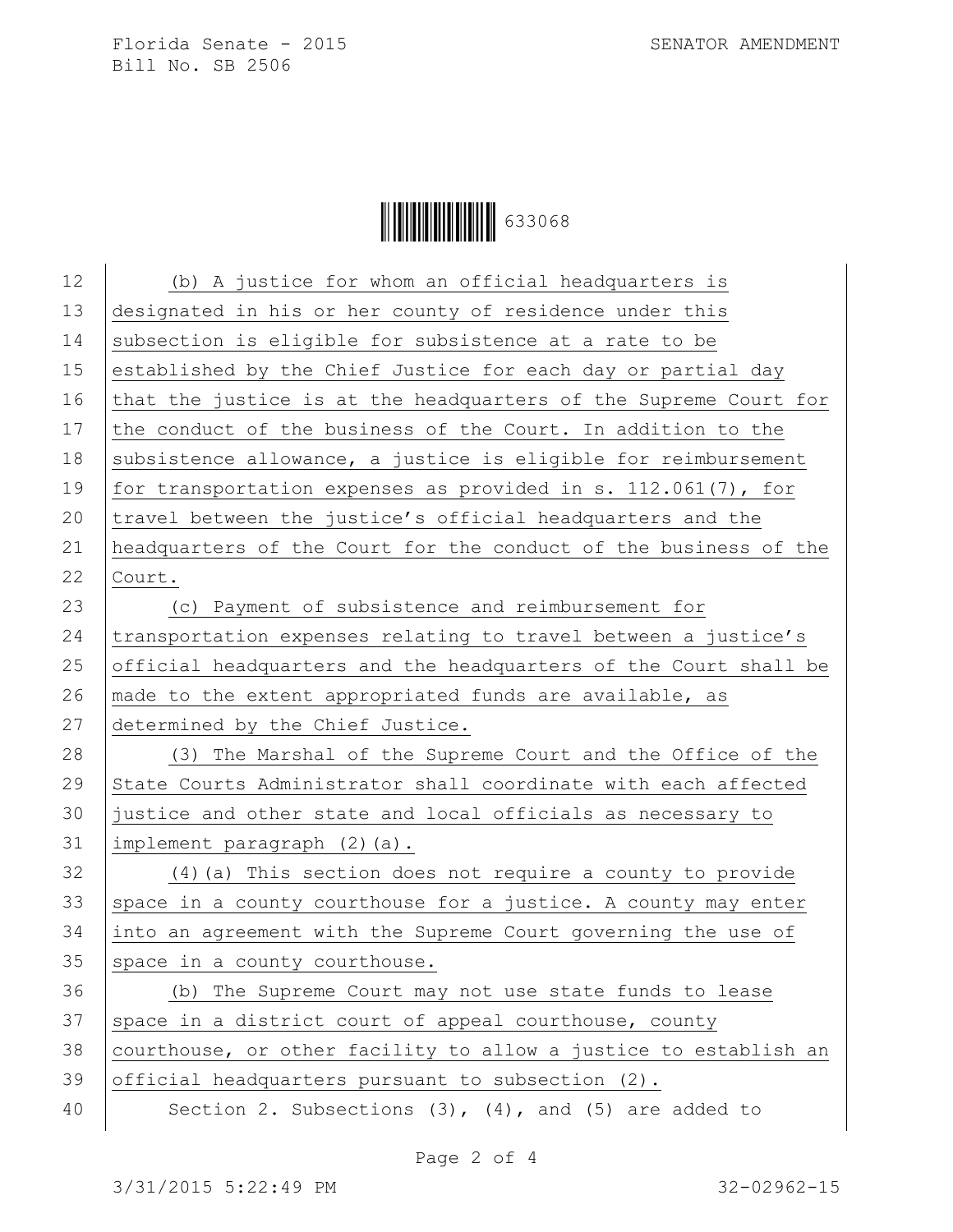|  | 633068 |
|--|--------|
|--|--------|

| 41 | section 35.05, Florida Statutes, to read:                       |
|----|-----------------------------------------------------------------|
| 42 | 35.05 Headquarters.-                                            |
| 43 | (3) (a) A district court of appeal judge who permanently        |
| 44 | resides outside the judicial circuit in which the headquarters  |
| 45 | or a branch of the court is located and whose residence is      |
| 46 | located more than 50 miles from the nearest facility of the     |
| 47 | court shall, if he or she so requests, have a county courthouse |
| 48 | or other appropriate facility in his or her county of residence |
| 49 | designated as his or her official headquarters pursuant to s.   |
| 50 | 112.061. This official headquarters may serve as the judge's    |
| 51 | private chambers only.                                          |
| 52 | (b) Reimbursement relating to travel between a judge's          |
| 53 | official headquarters and the headquarters of the court or a    |
| 54 | branch of the court shall be made to the extent appropriated    |
| 55 | funds are available, as determined by the Chief Justice of the  |
| 56 | Supreme Court.                                                  |
| 57 |                                                                 |
| 58 | ================= T I T L E A M E N D M E N T ================  |
| 59 | And the title is amended as follows:                            |
| 60 | Delete lines 4 - 30                                             |
| 61 | and insert:                                                     |
| 62 | Court; providing for a Supreme Court Justice to have a          |
| 63 | district court of appeal courthouse, a county                   |
| 64 | courthouse, or other facility in his or her county of           |
| 65 | residence designated as his or her official                     |
| 66 | headquarters; providing that the official headquarters          |
| 67 | may serve as the justice's private chambers only;               |
| 68 | providing for a justice to receive subsistence and              |
| 69 | transportation reimbursement relating to travel to the          |

Page 3 of 4